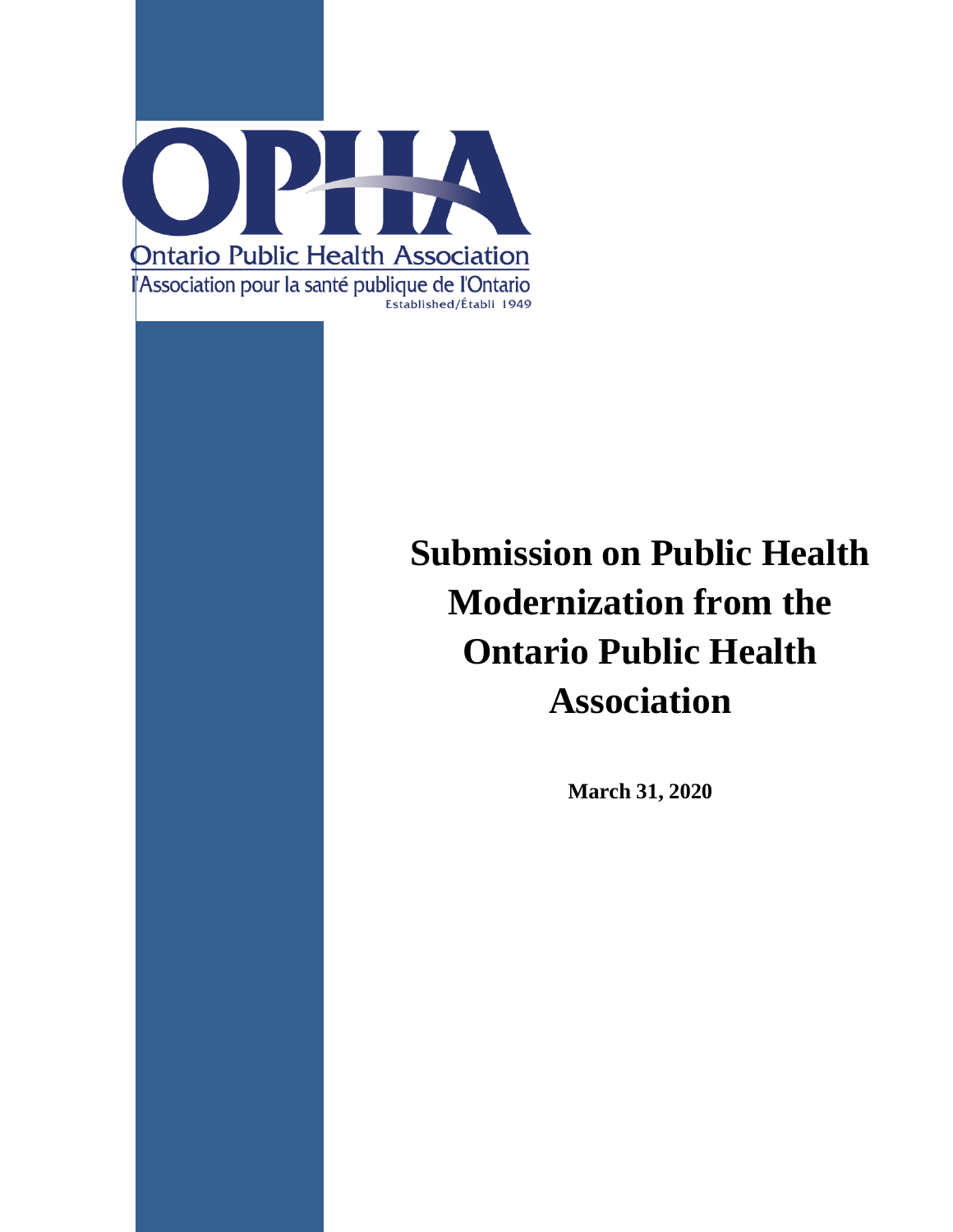

# **Overview of OPHA's Key Recommendations**

### **1. Creating a Systems Approach to Public Health:**

*Strengthen Ontario`s Public Health System through Creating Mechanisms for Joint Planning, Priority Setting, Collaboration and Tracking Progress*

## **2. Enhancing Capacity:**

*Leverage the Expertise and Resources of Existing Provincial Public Health Networks and Associations. Create a Provincial Public Health Human Resources Strategy.*

### *3.* **Provincial and Local Roles and Responsibilities:**

*Create Collaborative Mechanisms to Identify and Shape Provincial and Local Roles and Responsibilities.* 

## *4.* **The Role of Public Health Ontario (PHO):**

*Enhance PHO's funding to strengthen its capacity to support local public health in the delivery of the Ontario Public Health Standards.*

## **5. Voluntary Mergers of Public Health Agencies:**

*Support voluntary mergers by interested municipalities and local public health agencies and build on lessons learned from recent mergers.*

### **6. Governance:**

*Maintain the mandate, independence, leadership role and authority of Ontario's Medical Officers of Health. Ensure boards of health: are accountable to their local communities; have strong representation from municipal and community leaders; and can act independently and practice good governance.*

### *7.* **Strengthening Relationships with the Health Care and Other Sectors:**

*Adopt a Health in all Policies approach that creates shared goals and targets and identifies each agency's roles and shared responsibility to achieve them.*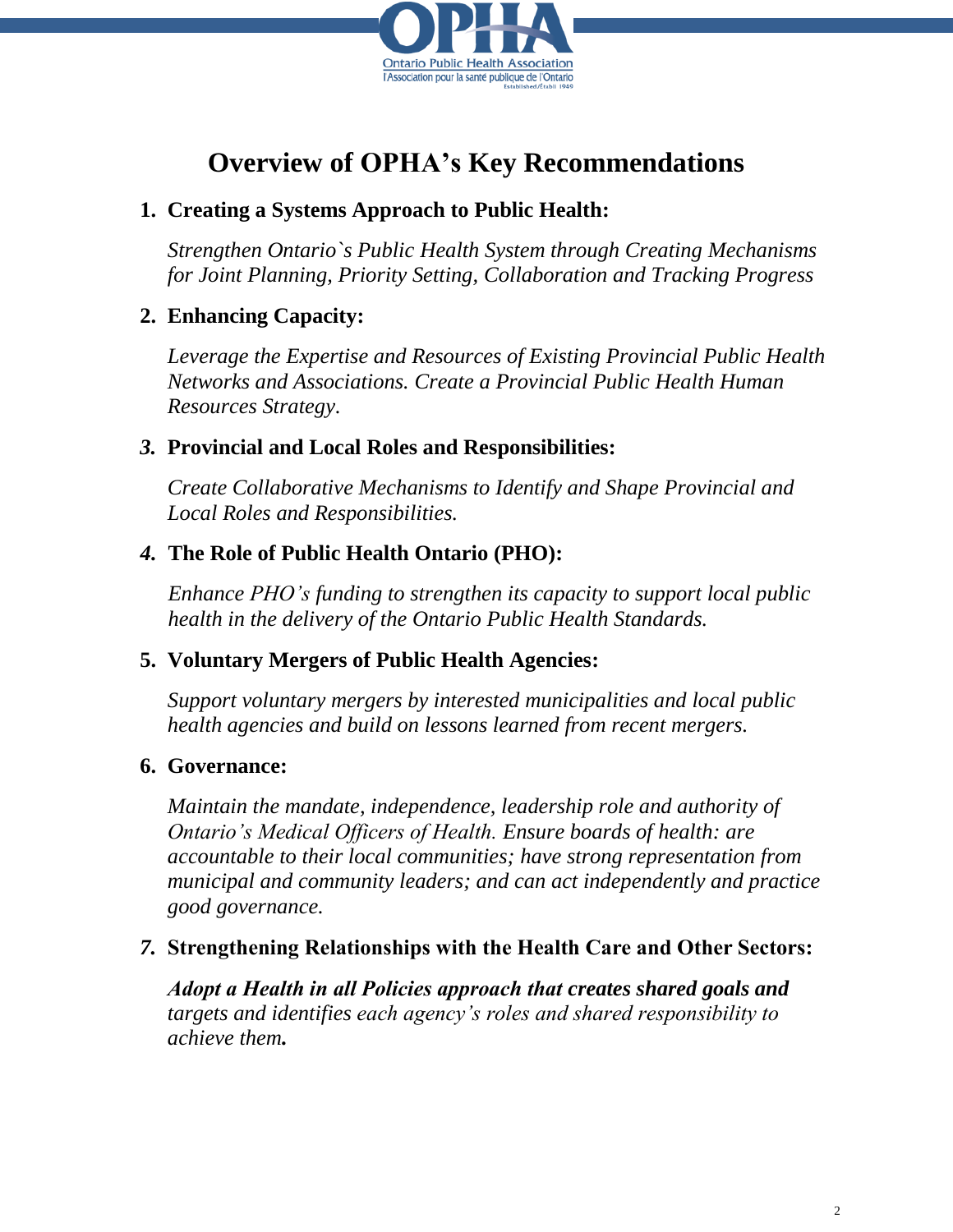

# *8.* **Financial Arrangements:**

*Support a 75%-25% cost-sharing formula with municipalities, maintain 100% provincially funded programs, provide an inflationary and need-based increase to public health agencies' base funding and create a task force to advise on any further changes to financial arrangements following the completion of Public Health Modernization.*

# **9. Promoting Health Equity:**

*Track Progress toward Eliminating Health Inequities and Make Ontario the Healthiest Province in Canada for All.*

## **Truth and Reconciliation with Indigenous Communities:**

*Ask Indigenous people and their representatives how they want to engage with public health on its modernization efforts.*

# **Public Health and Francophone Communities**:

*Consult with those health units that have a bilingual policy to share best practices; facilitate the sharing of French language materials; identify activities which could be more efficiently delivered at the provincial level to address Francophone needs; support capacity building and French language training; provide additional funding to health units who are in designated French-language areas; and support consistent access to interpretation and translation services across Ontario.*

## *10.***Ideas for Improving Service Delivery, System Sustainability and Innovation:**

*Support public health training, continuous quality improvement, leadership development, create an on line innovation hub where practitioners can post examples of both evidence based and leading edge practices; and permit public health agencies to create foundations to support special initiatives.*

# *Appendix A: Example of Collaborative Mechanisms*

# *Appendix B: References*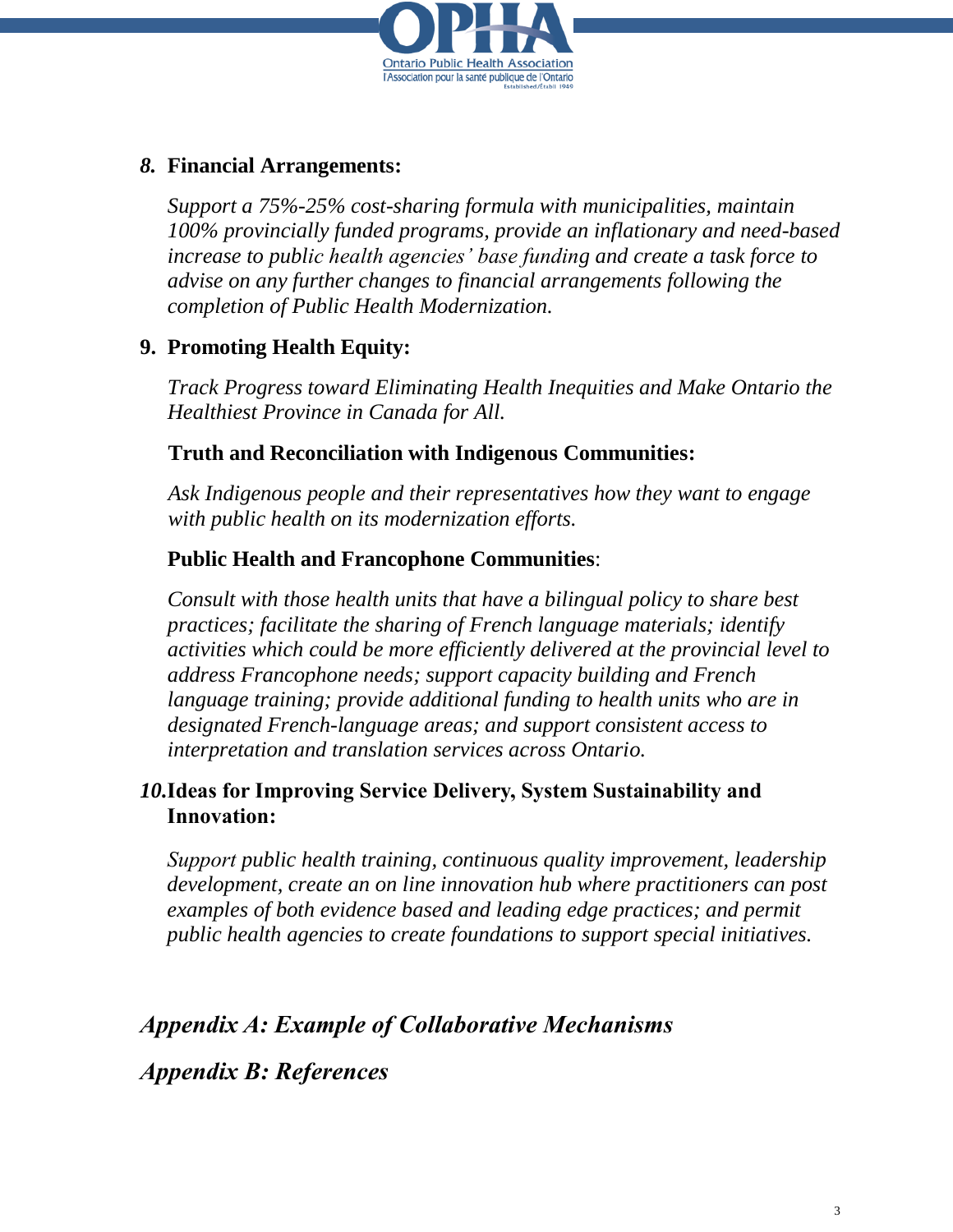

# **Overview**

The Ontario Public Health Association (OPHA) has prepared this submission in response to the Ontario Ministry of Health's consultations on ways to update and improve public health to ensure public health services continue to meet the evolving needs of Ontarians. This submission is based on feedback and suggestions received from our individual members, Board of Directors and constituent societies.

OPHA's recommendations are premised on the belief that changes are more feasible when they build on the strengths that already exist and involve those working at the local level, from all disciplines and levels of public health from the front line, to management and those engaged in governance.

# **1. Creating a Systems Approach to Public Health**

### **Recommendation:**

### *Strengthen Ontario`s Public Health System through Creating Mechanisms for Joint Planning, Priority Setting, Collaboration and Tracking Progress*

OPHA members recognize that public health units in Ontario could contribute more to improving population health and have a greater impact if they operated more as a unified system. Using a systems approach would mean public health agencies would more formally interact with each other, be interdependent and work regularly together to achieve shared SMART goals (Specific, Measurable, Achievable, Realistic, and Timely).

While Ontario`s provincial and local public health agencies, associations and networks reflect aspects of a system, OPHA offers a number of recommendations aimed at shifting these agencies towards more of a unified system.

To be an effective system, provincial and local public health agencies/units would require:

- joint planning to develop shared provincial goals and targets and joint strategies and projects to achieve them, not only across public health units but with health care agencies (e.g. hospitals, family health teams, community health centres) and other sectors (e.g. education, social services);
- new mechanisms to facilitate stronger connections with other parts of the health system, especially primary care, along with shared responsibility and accountability to achieve common goals;
- collaborative networks to support planning, priority setting, problem solving, knowledge exchange and communication and tracking progress: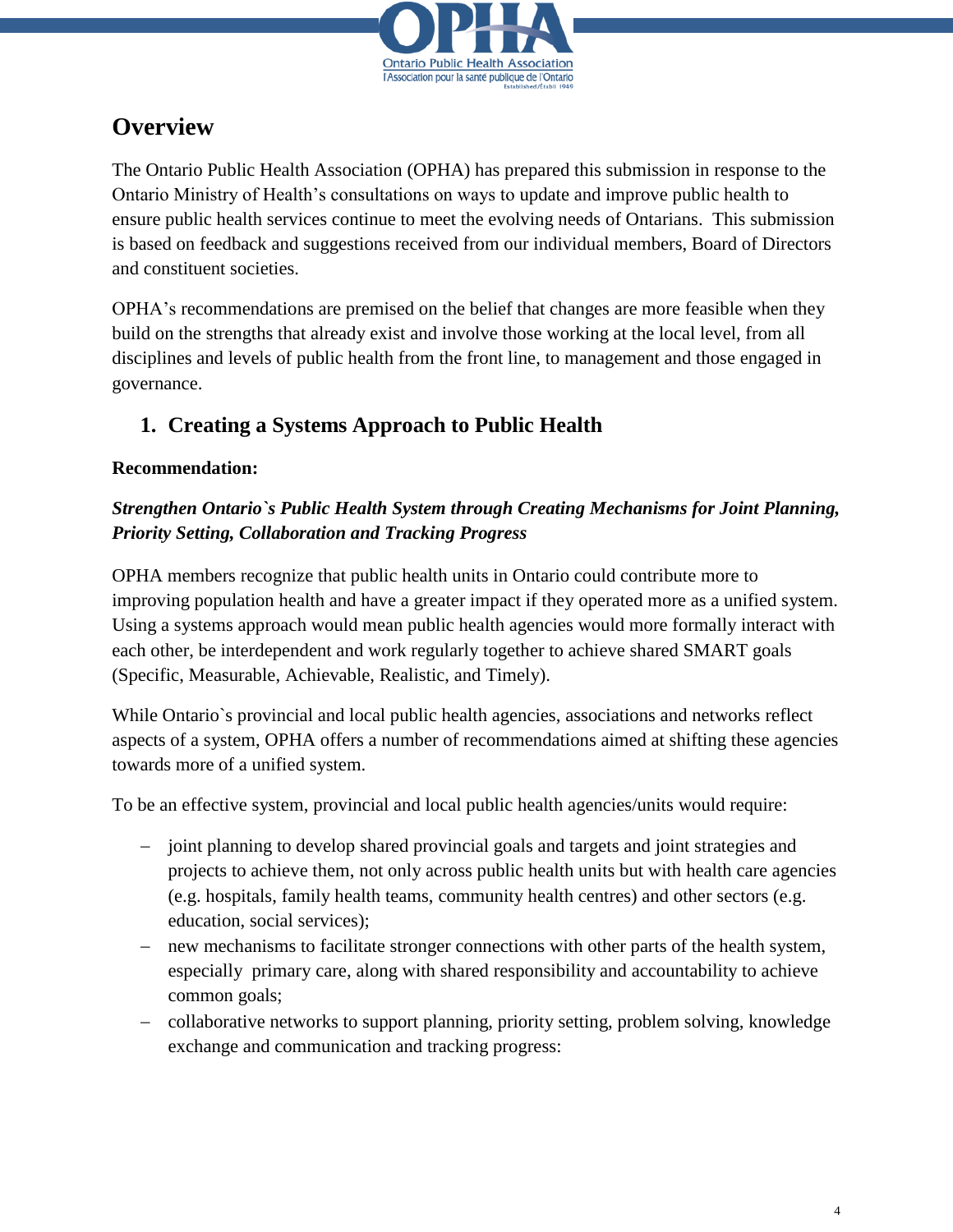

- o the creation of coordinating tables across public health entities, for example, in chronic disease risk factors or other areas of provincial priority;
- o using existing networks and associations to support this shared priority setting (e.g. OPHA workgroups, constituent societies/discipline associations, Tobacco Control Area Networks (TCANs));
- an accountability mechanism that prioritizes cross-health unit collaboration:
	- o current Annual Service Plan templates could describe shared priority setting across public health units; language in the Ontario Public Health Standards could be updated to prioritize cross-health unit collaboration in priority areas for the province (e.g. tobacco cessation, harm reduction from opioid, prevention of diabetes);
- Public Health Ontario providing the needed technical support, data, information and knowledge to inform public health practice;
- the creation of a provincial public health human resource strategy; and
- the creation of provincial public health digital systems, including use of new technologies to support public health interventions.

The ministry can draw on the lessons learned from models that have promoted a systems approach to effect change. Ontario's initial tobacco control strategy, for example, was based on a system design with provincial goals, a cross government approach to healthy public policy and collaborative efforts across the public health sector on communication, capacity building, research, evaluation and monitoring. It included planning and coordination mechanisms at provincial, regional and local levels.

Embracing a systems approach is critical to leveraging the role public health can play in reducing hallway healthcare. Public health is well positioned to support the ministry's goal of creating "a strong, sustainable foundation for our health system" through its role in:

- keeping people safe from infectious disease and environmental hazards;
- keeping people healthy, living as long as possible in good health, out of the health care system and contributing to Ontario's prosperity;
- reducing the inequities in health outcomes;
- collaborating across sectors at the local level to support healthy communities; and
- maintaining the delivery of essential public health services.

As over 40% of health is attributed to areas beyond health care services, a strengthened public health system would not only interface with other parts of the health system but strengthen its collaborative work with various sectors for collective impact. Be it social services, planning, education, housing or other sectors, public health would continue to build strategic partnerships to tackle the critical factors (i.e. the determinants of health) that influence Ontarians' health and wellbeing.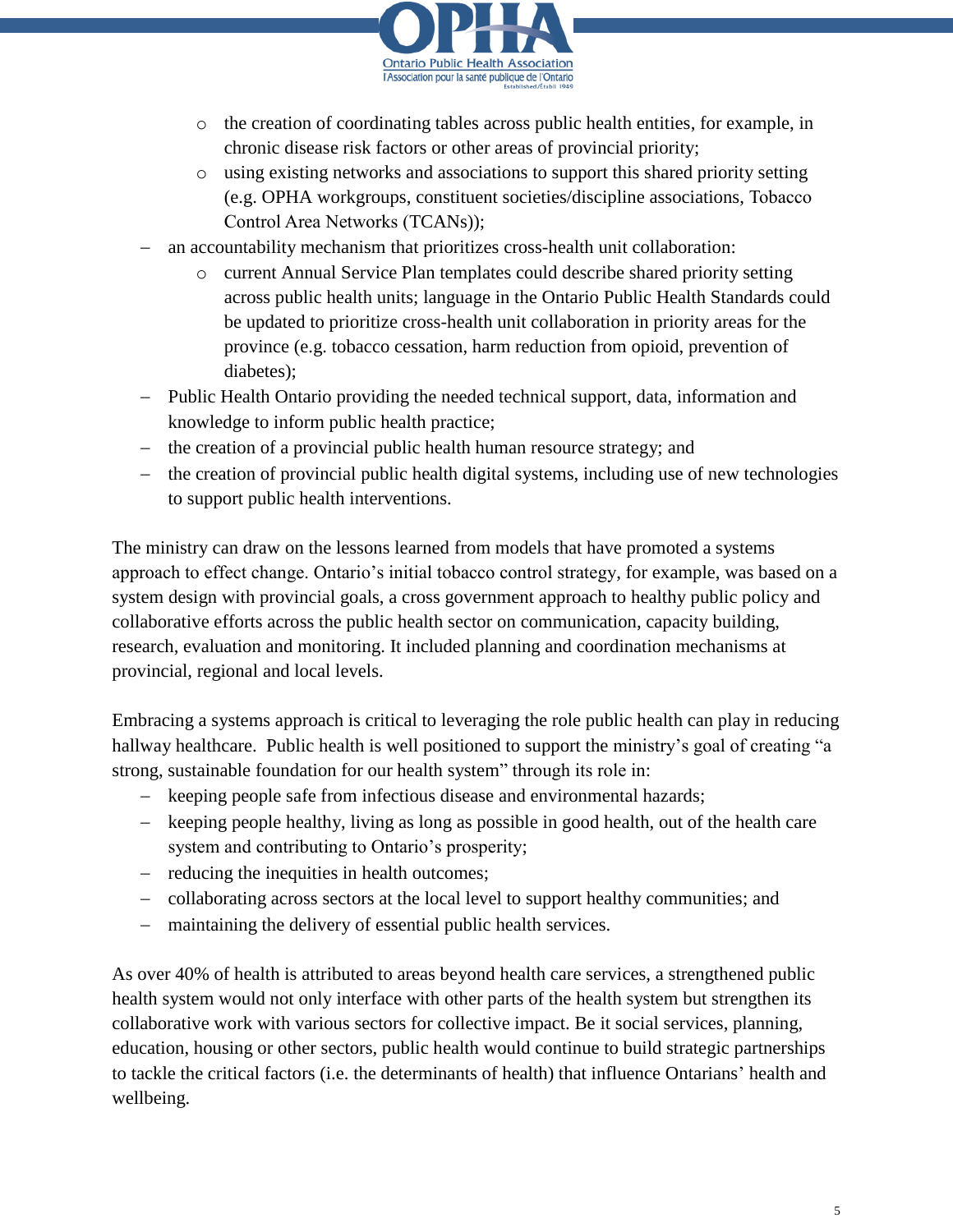

# **2. Enhancing Capacity**

#### **Recommendation:**

### *Leverage the Expertise and Resources of Existing Provincial Public Health Networks and, Associations and Workgroups.*

A number of collaborative mechanisms exist at the provincial level be they networks, associations or workgroups that could support joint planning, priority setting, knowledge exchange, problem solving and tracking progress.

OPHA urges the ministry to build on the expertise and networks of provincial agencies and associations and explore how these channels can be used to promote stronger alignment of efforts, pooling of resources and promote better consistency and equity of service delivery across the province.

Examples of these collaborative mechanisms and approaches that have created efficiencies, reduced duplication and improved service delivery are described in Appendix A. To capitalize on these existing collaborative mechanisms, the Ministry of Health would need to:

- identify provincial leads within the Ministry for each of the areas under the standards;
- encourage regular communication with these networks, especially in areas where such provincial leadership is lacking (e.g. chronic disease prevention, climate change and health) to set shared goals, develop joint plans, identify gaps and opportunities, and resources needed in order to provide a more coordinated response to sector and community needs; and
- consider providing some financial support to facilitate the work of these networks.

### **Recommendation:**

#### *Create a Provincial Public Health Human Resources Strategy*

While Ontario provides health human resource planning to support the health care system, support is lacking for the public health sector. Public health could benefit from having a centralized group, be it at the ministry or at Ontario Health, to develop a provincial public health human resources strategy. Such a group could be responsible for:

- developing an overall strategic framework for the planning of public health human resources to support Ontario's public health agencies in recruiting and retaining a highly skilled and competent workforce;
- undertaking regular analysis of the size, distribution and composition of the public health workforce to identify gaps and needs of various disciplines;
- mapping out supports needed for public health professionals from their entry into the workforce (e.g. preparation, education, recruitment, availability), their performance (e.g.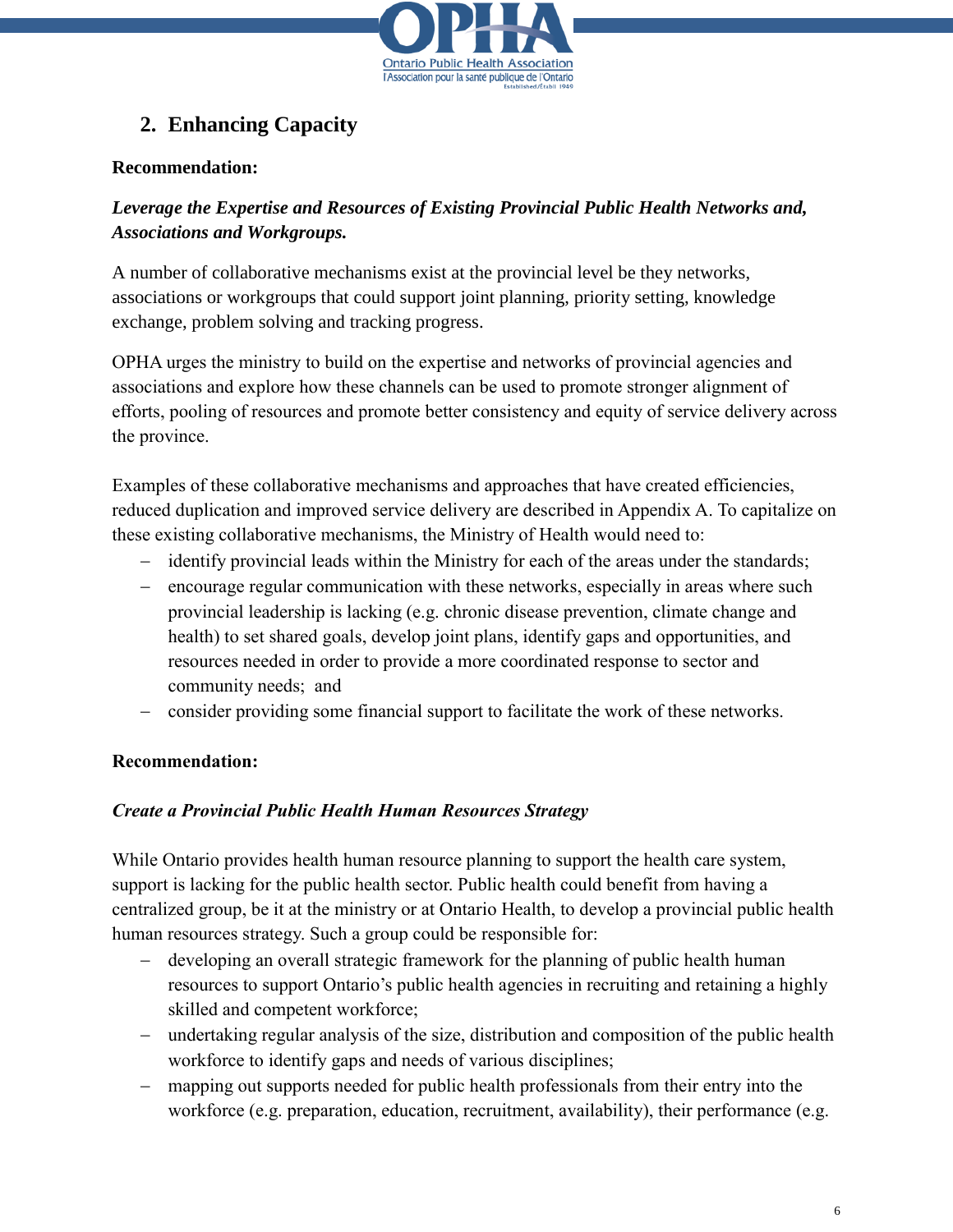

competency, life-long learning), retention (e.g. compensation, mentorship and leadership development) to their exit (e.g. managing attrition);

- collaborating with public health associations on workforce training to ensure public health professionals are prepared to meet present and future needs as well as ongoing training of public health professionals to ensure consistent delivery of services as a result of regulatory changes;
- create standardized competencies for common positions for job descriptions; and
- support recruitment by creating pools of pre-qualified candidates that public health agencies could draw from as needed.

As noted by the Canadian Public Health Association, "We also need to match the resources we have to the policy agendas we are talking about. We talk about improving population health, moving to more disease prevention and so on, yet we're utilizing most of our health care providers in the disease management basket, rather than looking at which of our health care providers really could add and advance the health promotion agenda, the population focus, and so on*." Dr. Jeanne Besner Chair, Health Council of Canada in her presentation to the Standing Committee on Health, Evidence related to health human resources. April 23, 2009*

# **3. Provincial and Local Roles and Responsibilities**

#### **Recommendation:**

#### *Create Collaborative Mechanisms to Identify Provincial and Local Roles and Responsibilities*

OPHA members recognize that there are some areas that could benefit from being either better coordinated and/or led at the provincial level in collaboration with local agencies. Such provincial leadership could help promote greater consistency across the province, in particular in areas of enforcement of the Health Protection and Promotion Act. However, our members emphasize that for changes to be effective, new mechanisms would be needed to ensure programs or services delivered provincially are developed collaboratively with ongoing local input to ensure they are informed by those closest to the field.

#### **Possible Areas for Provincial Leadership**

Some of the areas that members thought could benefit from being developed collaboratively at the provincial level include:

- Surveillance and research:
	- o develop public health indicators that are coordinated provincially with support at the local level for administration;
	- o work with public health entities to provide epidemiological analysis or assistance to all public health units to support local population health assessments;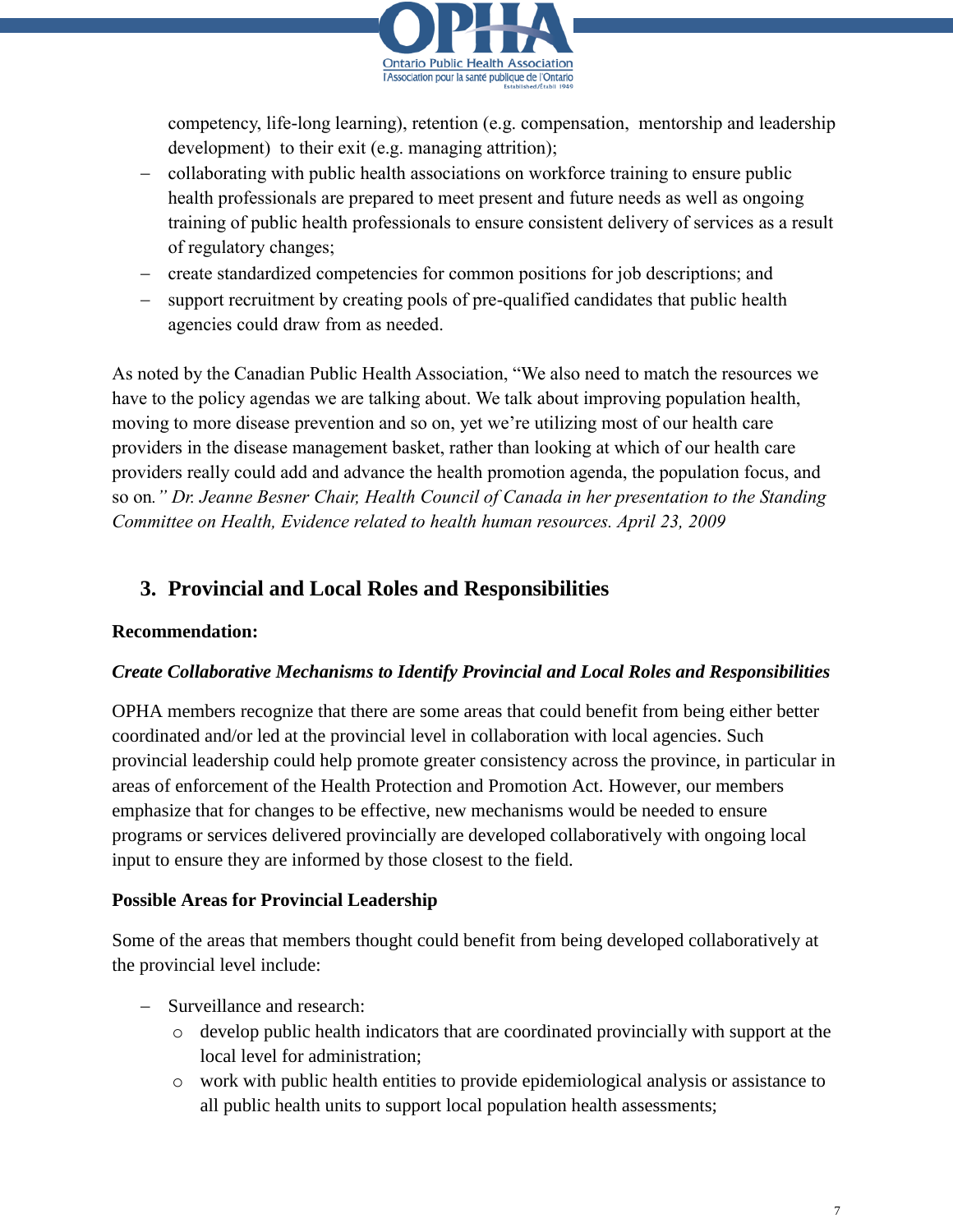

- o undertake research and review of literature in pertinent areas; and
- o promote public health research ethics.
- Sharing of resources:
	- o create a centralized resource centre where public health units can access topicspecific resources to highlight opportunities for collaboration and avoid duplication of resources; and
	- o build on existing resource hubs (e.g. OPHA's Nutrition Connections, Best Start).
- Some library services:
	- o allow access to a centralized holding of databases, provincially electronic archived local documents to better enable sharing of best practices and evidence.
- Medication distribution:
	- o support vaccine and sexually transmitted infection medication purchase and distribution (i.e., Toronto model through Ontario Government Pharmaceutical and Medical Supply Service).
- Campaigns and resources:
	- o promotional materials, print and electronic documents, and templates with the ability to customize to meet local needs
- Systems approach to health unit training and capacity building:
	- o provide provincial training to promote consistent application and enforcement of regulations as recommended by the Office of the Auditor General of Ontario's (OAGO) report on Food Safety Inspection and maintain clear expectations and staff competencies; and
	- o collaborate with constituent societies and provincial associations on their provincial forums and workshops.
- Streamlined, centrally coordinated inspection/disclosure systems:
	- o streamline provincial inspection/disclosure systems, as recommended by the OAGO, to allow the public to search for the inspection history of any premises and have a consistent representation of the condition of the premises, regardless of the location in the province. Such an approach would ensure that health units with limited resources or IT capacity and are unable to build their own web interface / platform, would meet the requirements of the Ontario Public Health Standards and ensure consistency in its application.
	- o create a common and centralized environmental health inspection documentation and disclosure interface available to all health units. This would ensure efficiencies are met with regards to licensing fees, IT support, and lengthy RFP purchasing processes which can be a barrier for smaller health units.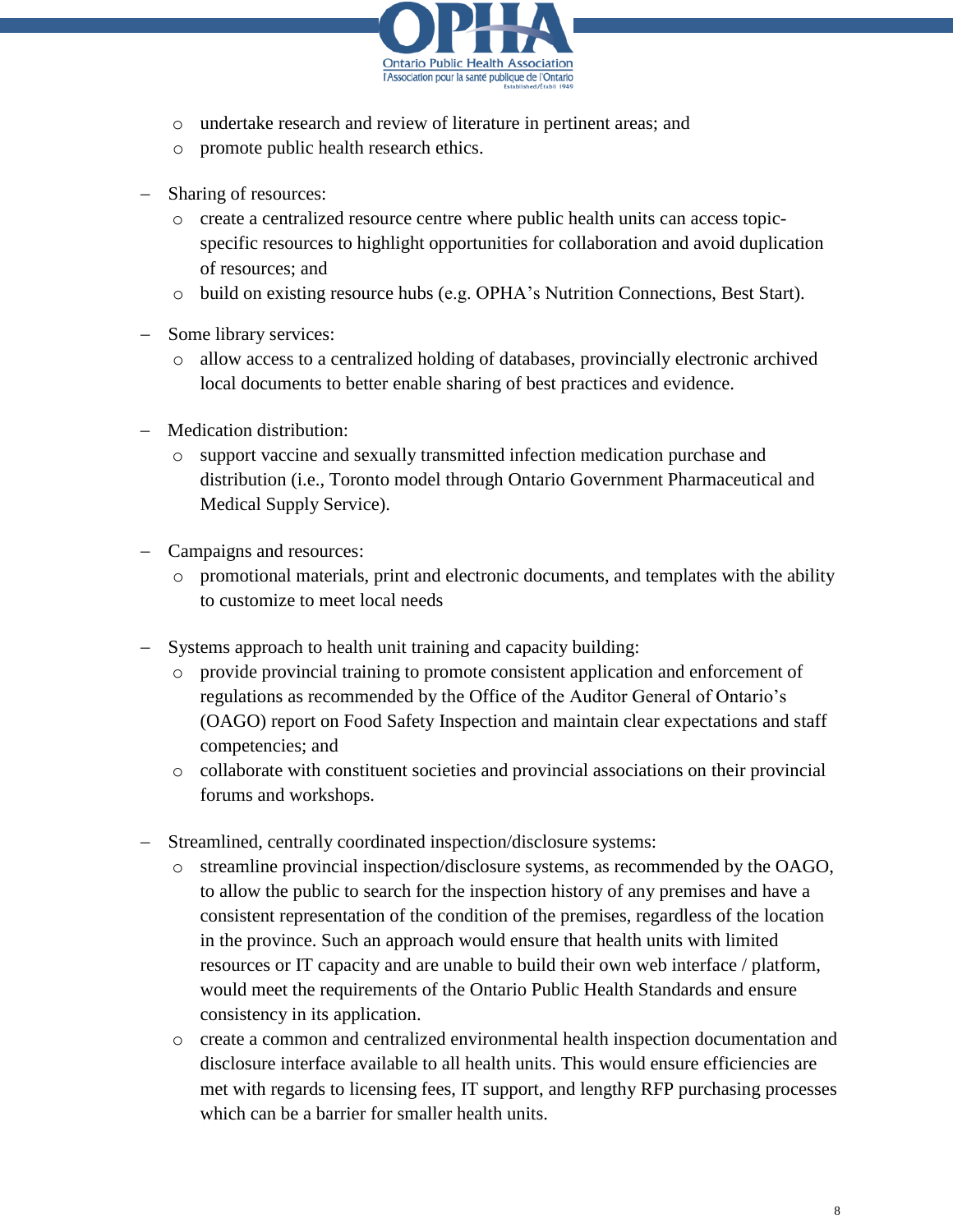

#### **Local Level Functions:**

OPHA members emphasized that local public health agencies are best placed to undertake the following:

- plan and deliver programs and services at the local level that respond to community needs;
- build relationships and maintain strong partnerships with municipalities and local community stakeholders be they in the health care sector (e.g. primary care, hospitals) local government (e.g. planning, social services, recreation), education or environmental sector;
- collect public health and surveillance data at the local level, undertake monitoring and generate evidence and best practices; and
- provide advice on the design and implementation of provincial initiatives to ensure they respond to local needs.

Strong partnerships at the local level are a must for successful public health practice. Some examples include:

- gaining support from recreational departments to offer healthy snacks in recreational facilities and protect green spaces;
- adding the requirement for health assessments to official municipal plans;
- collaborating with local planners to add bike lanes to municipal roads;
- influencing local transportation departments to add speed limits to reduce injuries;
- partnering with local public works departments on climate adaptation and mitigation plans;
- working with local emergency management officials on issues such as including heat/cold responses and responses to emergency events, outbreak management, flooding and adverse drinking water incidents; and
- liaising with local police, social services by public health inspectors and social determinants of health staff on housing issues to improve health outcomes for members of vulnerable populations.

# **4. The Role of Public Health Ontario**

#### **Recommendation:**

### *Enhance PHO's funding to cover all the requirements under its mandate and the Ontario Public Health Standards.*

OPHA members were supportive of the mandate of Public Health Ontario and value the various roles its plays from providing: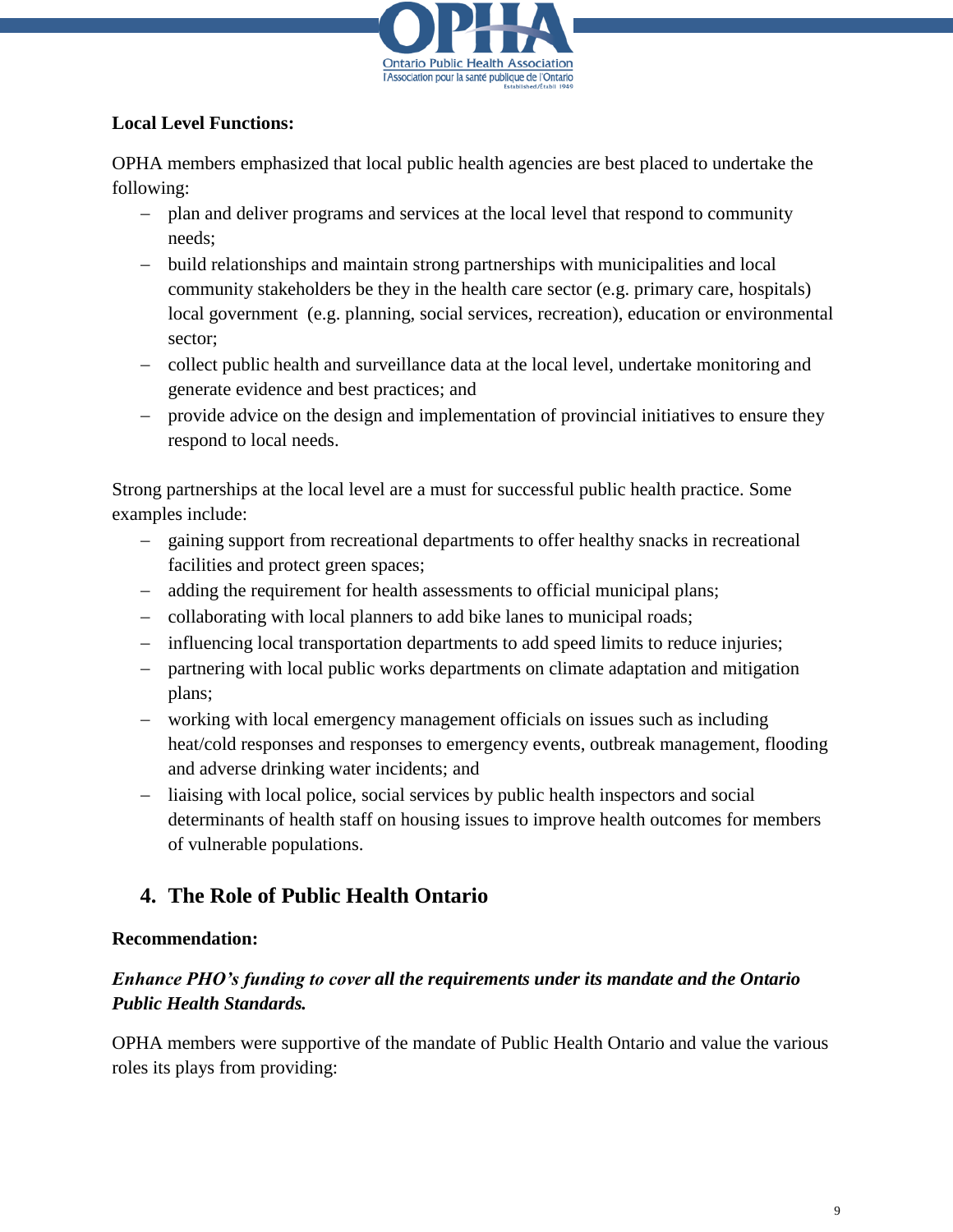

- public health agencies with the timely and credible data, analysis and scientific research they need to inform their work;
- resources, guidance documents and best practices, training and program evaluation to support effective public health practice;
- public health laboratory services to respond to routine sampling and environmental hazards/outbreak investigations;
- a vital link to national and international information sources and connections;
- technical expertise to the Ministry of Health to shape healthy public policy; and
- strategy design by facilitating and brokering communication between the government and the local level.

However, OPHA members recognize that while PHO has the capability to support local public health units in the areas related to the Ontario Public Health Standards, it is often lacking the capacity to fulfil all aspects of its mandate due to limited and, more recently, reduced funding. OPHA members believe that PHO's mandate should not only be maintained but include additional resources over time to cover all the requirements under its mandate and the Ontario Agency for Health Protection and Promotion Act, especially in health promotion, disease, substance and injury prevention (e.g. chronic disease prevention and child health). Various health promotion areas have been under resourced compared to health protection areas. PHO could also take on some of the capacity building that has been lost due to the dismantling of the previously ministry funded health promotion resource centres.

OPHA calls on the Ministry to ensure that PHO is provided with predictable and long-term funding in order to be responsive to local issues raised by health units, including community environmental hazard concerns, outbreak coordination activities and laboratory services for efficient outbreak detection and management. Further support in laboratory services are required with regards to access to chemical/substance testing (such as THC/CBD, lead, etc.) in food and water; or as new and emerging demands require.

On the surveillance side, OPHA members call on the ministry to provide PHO with dedicated staff, such as regional teams of epidemiologists, to support local public health agencies across the province, especially those who have comparable regions. PHO epidemiologists could also liaise with regional offices of Ontario Health, emergency services and others to ensure efficiencies across health sub-sectors.

PHO should also create new mechanisms that could provide it with regular input from local public health units as it determines its priorities and activities, similar to processes used during the "Locally Determined Collaborative Project" research initiatives.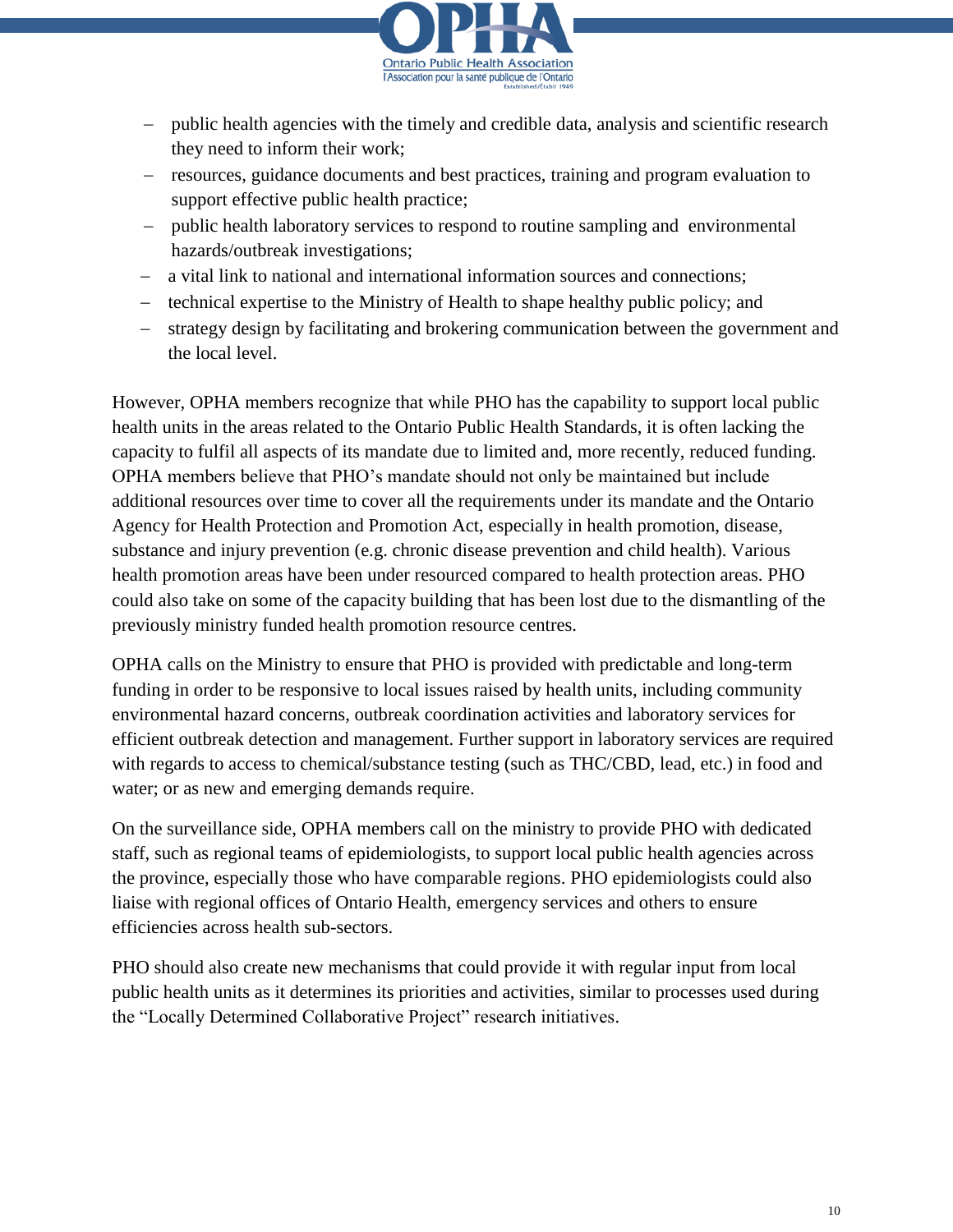

# **5. Voluntary Mergers of Public Health Agencies**

#### **Recommendation:**

### *Support mergers by interested municipalities and local public health agencies and build on lessons learned from recent mergers.*

OPHA members recognize that there can be benefits to merging some smaller health units to enhance their capacity and strengthen their impact. However, OPHA has concluded that such mergers will be more successful when they are identified as a need by Boards of Health, Health Units and community stakeholders rather than being imposed by the Ministry.

OPHA was pleased to be able to assist with two recent mergers (i.e. Elgin St. Thomas and Oxford County health units and Huron County and Perth District Health units) by partnering with the firm that was selected to assist with these mergers. OPHA recommends that the ministry build on the experience of these recent mergers. Rather than interested municipalities each undertaking an RFP process, it may be helpful to create a provincial led "Merger-Support Team", comprised of experiencing consultants, OPHA and Ministry of Health and/or others, that can assist given the similar types of knowledge, skills and expertise required. This team could provide support to interested Board of Health and Health Units and in areas such as project planning and management, legislative changes, integration of IT services, administrative policies, accommodation and finances, organizational design, human resource management, program integration and change management.

The recent mergers that led to the creation of Southwestern Public Health and Huron Perth Public Health shared some similar features and lessons learned that should be kept in mind in considering additional mergers:

- municipal leaders initiated the merger process as they saw it as a means to strengthen public health capacity and better serve their communities;
- the merged health units shared many similar stakeholders (e.g. hospitals, school boards) who also saw the benefits of merging;
- $\hbox{–}$  the focus of the mergers was on strengthening the health units, enhancing their capacity and creating efficiencies over time rather than as a cost cutting exercise;
- there was extensive employee engagement and a collaborative approach to shaping change, especially related to roles and responsibilities and creating a new corporate culture;
- regular communication occurred with key stakeholders; and
- funding was provided by the ministry to support outside planning, facilitation and implementation of this change management process.

In making decisions about any future mergers, OPHA recommends that the ministry be guided by the following: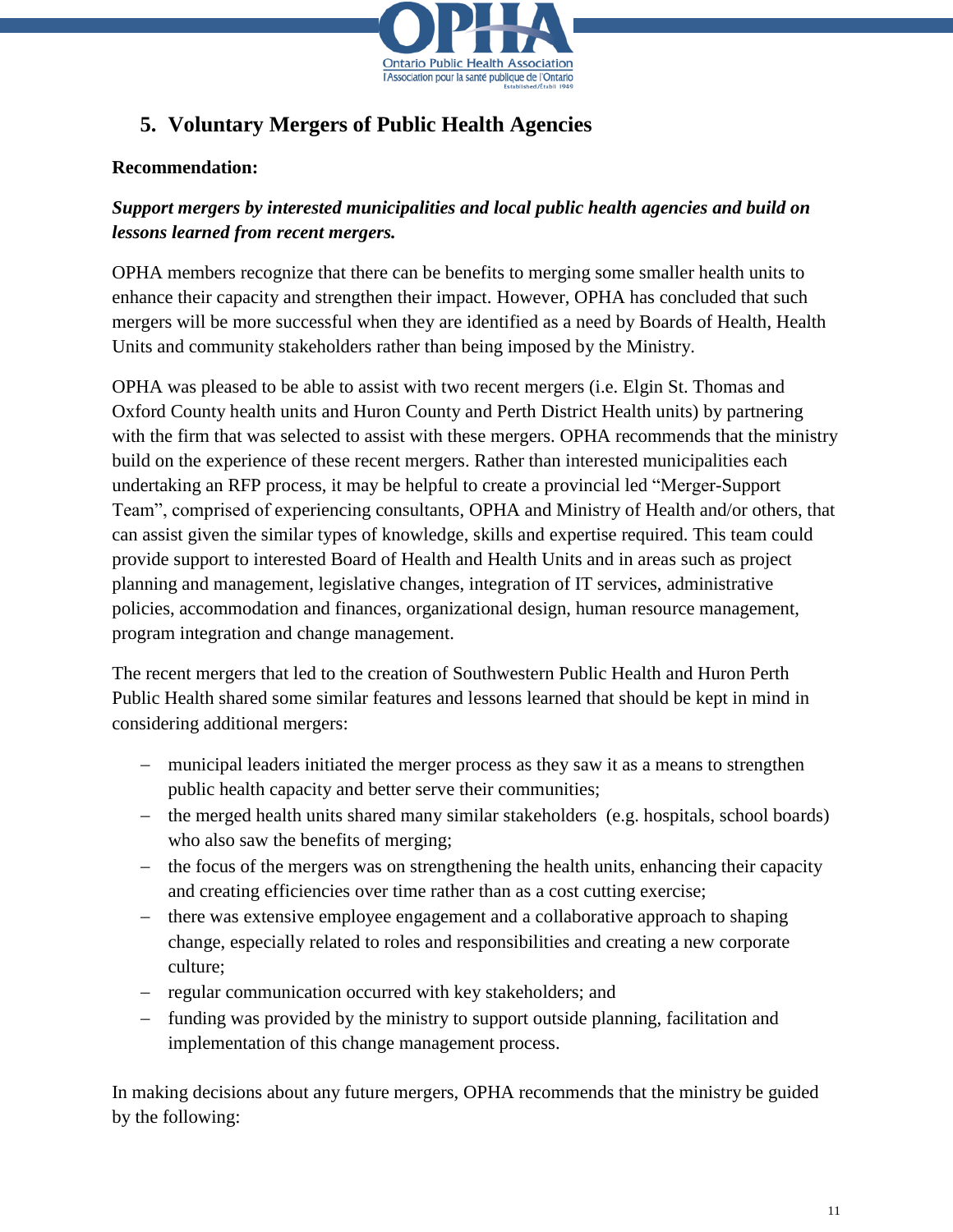

- apply evidence to set minimum and maximum populations served (e.g. minimum 300,000 people);
- provide dedicated funding to support the merger process and the related costs;
- invite municipal leaders with smaller health unit catchment areas (e.g. less than 300,000) to consider mergers and offer one time funding to support this process;
- ensure newly formed heath units are grouped together where communities share similar characteristics and interests (e.g. rural vs. urban);
- ensure new boundaries will result in new entities with enhanced capacity (e.g. for communications, epidemiology, surge/emergency response, leadership, retention and recruitment);
- set boundaries that build on community needs and assets vs. healthcare catchment areas and group together regions that have similar geography, culture and demographics, align with municipal and other key partner boundaries;
- allow for adequate local involvement, including participation of First Nations;
- consider lessons learned from existing mergers (e.g. Southwestern, Huron-Perth) and employ change management best practices; and
- promote a collaborative approach to any organizational changes rather than forcing mergers upon unwilling communities and municipal leaders.

The 2017 Expert Panel on Public Health noted that, "Given the complex nature of municipal government (i.e., upper tier, lower tier, independent), it may be helpful to engage consultants with a strong track record in change management to help with transition planning."

### **6. Governance**

#### **Recommendation:**

### *Maintain the mandate, independence, leadership role and authority of Ontario's Medical Officers of Health.*

OPHA members felt strongly that the mandate of Ontario's Medical Officers of Health (MOH) as outlined in the Health Protection and Promotion Act needs to be protected so that MOHs maintain their independence, leadership role and authority. That being said, OPHA also recognizes that health units require leaders with business acumen capable of overseeing the complex range of requirements of modern health units (e.g. stakeholder relations, finance and HR management, Governance, administering public health programs).

OPHA recommends that the Ministry of Health identify the needed minimum qualifications and experience requirements for those leading health units. Local boards of health can then decide whether they want to adopt a blended model (e.g. hire a MOH/Chief Executive Officer (CEO)) or separate these roles and hire a MOH and a CEO.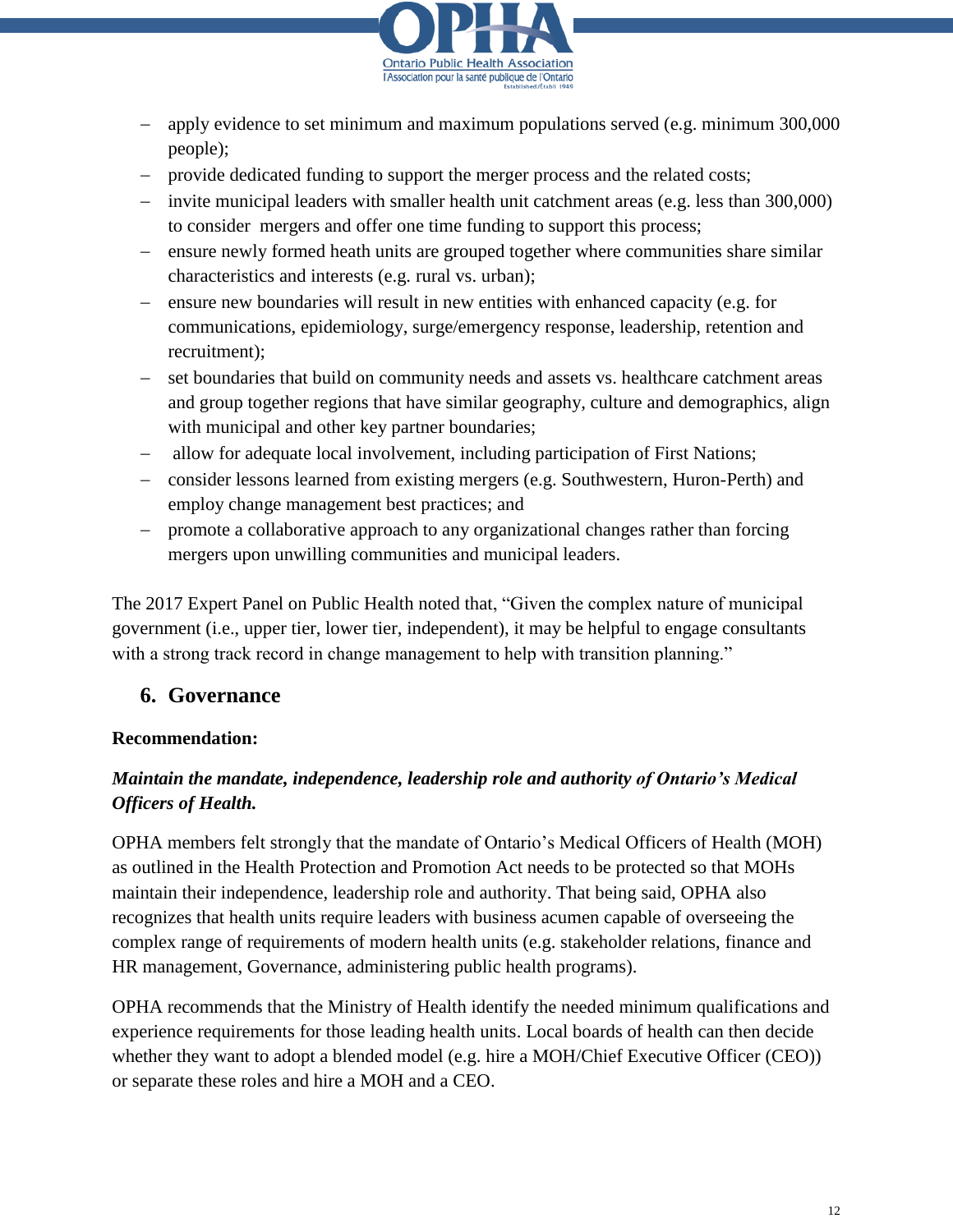

#### **Recommendation:**

### *Ensure boards of health are accountable to their local communities, have strong representation from municipal and community leaders, can act independently and practice good governance.*

OPHA members see the value in having highly engaged and knowledgeable boards of health that reflect the diversity and are well attuned to the needs of their local communities. In considering any changes, OPHA recommends that boards of health:

- maintain strong local connections, allow for regular input from local partners and promote effective involvement of municipalities and the leveraging of their resources and influence;
- are accountable to their local communities and have strong representation from municipal leaders;
- are able to act independently whether or not they are part of a municipal structure; and
- have the knowledge and skills need to exercise proper oversight of the financial and program affairs of their local public health agency.

OPHA urges the Ministry of Health to support provincially developed and led board training covering areas such as: population health and public health; best practices in good governance, mandate, roles and responsibilities; and conflicts of interests. In addition, the ministry needs to consult with Indigenous leaders on how they want to be involved in any new governance structures and the best approach for building on existing relationships and creating new ones.

## **7. Strengthening Relationships Across the Health System**

#### **Recommendation:**

### *Adopt a Health in all Policies approach that creates shared goals and targets and identifies each agency's roles and shared responsibility to achieve them.*

OPHA members recognize that strong partnerships are needed at the local level to promote successful public health practice, be it with primary care or hospitals, municipal planning, social services, recreation departments, the education sector or environmental agencies.

Across the health sector, local public health agencies already have a myriad of relationships with health care partners from collaborating with community health centres on oral health services, family health teams on maternal health, to hospitals on falls prevention. Local public health agencies also have connections with social services and other sectors and have collaborated effectively on a range of health, social and environmental issues ranging from opioid strategies, tobacco and vaping by-law development, promoting school health, creating age-friendly built environments, supporting health protective bylaws such as pesticides bans and anti-idling, to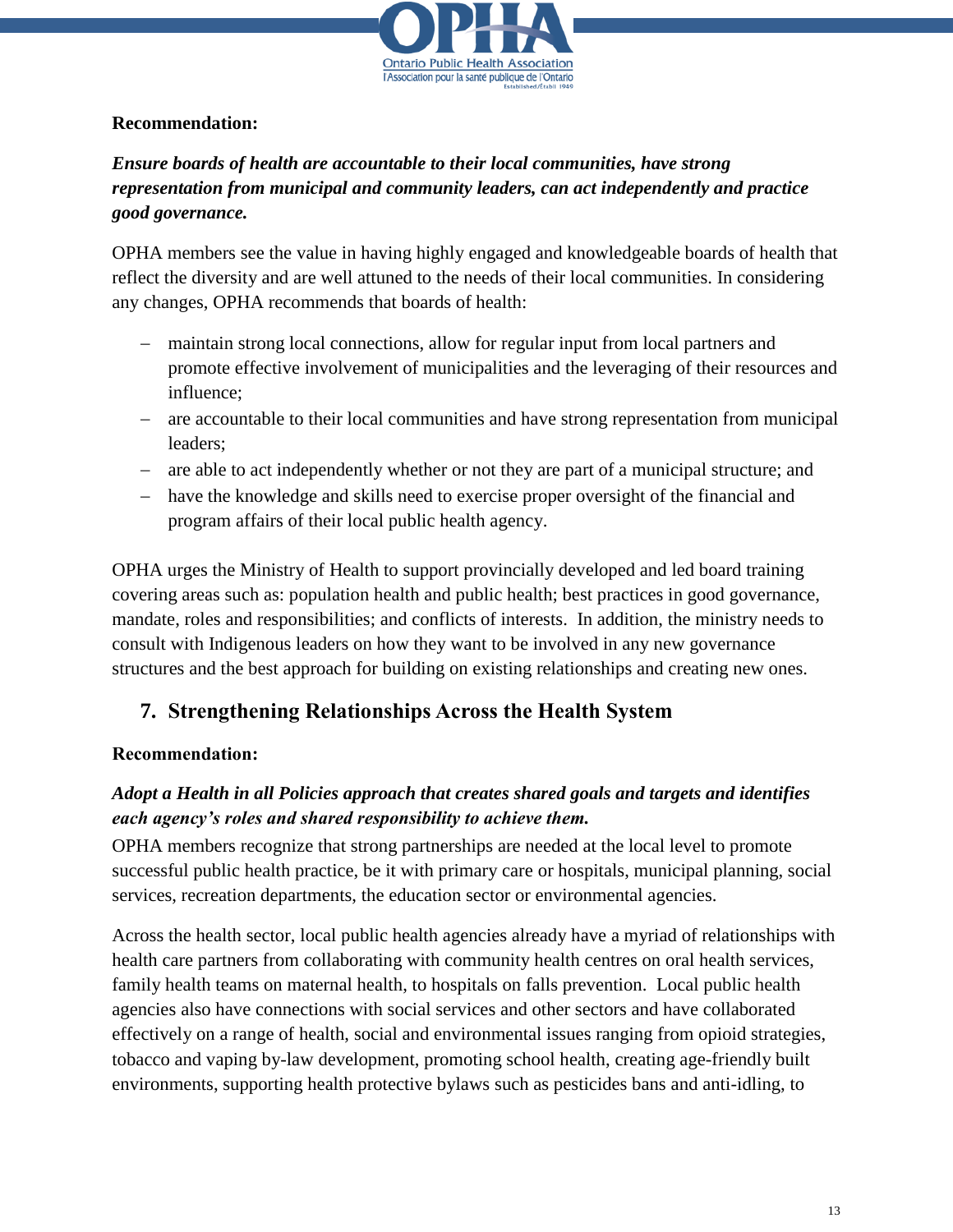

conducting climate change and health vulnerability and adaptation assessments. These relationships provide a starting point for further planning and collaboration.

Some of the additional supports that could be helpful in promoting greater collaboration across the health system include:

- having the Ministry of Health develop a population health strategy with broad goals and targets and a vision as to the distinct roles of various parts of the health system and how they work together to achieve this vision to promote collaboration and break down silos;
	- o the new Ontario Health Agency could set provincial population health goals and indicators that promote alignment of efforts across the health system (e.g. reduction of type 2 diabetes, smoking rates and falls among seniors, increasing physical activity and health eating);
- creating new communication tools and mechanisms that promote greater knowledge exchange and collaboration at the regional and provincial level (e.g. webinars, newsletters, ministry updates, and regional forums);
- supporting provincial led communities-of-practice where they are lacking (e.g. health promotion and disease prevention) to engage health care and other professionals;
- supporting health units' capacity to engage the health care sector and other local partners in climate and health vulnerability assessments and adaptation planning. Given the impact associated with climate change on public health programming, the healthcare system and the health of Ontarians, presently, and in the future, engagement and collaboration through public health units is critical; and
- ensuring representation from public health within new Ontario Health Teams and other collaborative health care tables.

OPHA members emphasized that a critical step for enhancing such collaboration is to increase knowledge, awareness and recognition of the role public health plays in reducing demand on the health care system and contributing to health care savings. (e.g. by reducing incidence of disease and illness). Support for more engagement with public health could be achieved by stressing the link between healthy populations and a healthy economy, and the economic costs of people being unhealthy.

OPHA recommends that to achieve more coordination and alignment at the provincial level across social and other sectors, the Ministry of Health should work with its ministry colleagues to:

- embed the requirement for alignment of efforts in each sector's mandate (e.g. public health and education) so that it's no longer solely in public health's mandate to collaborate;
- create shared goals and responsibility for achieving them as well as a clear definition of roles and responsibilities; and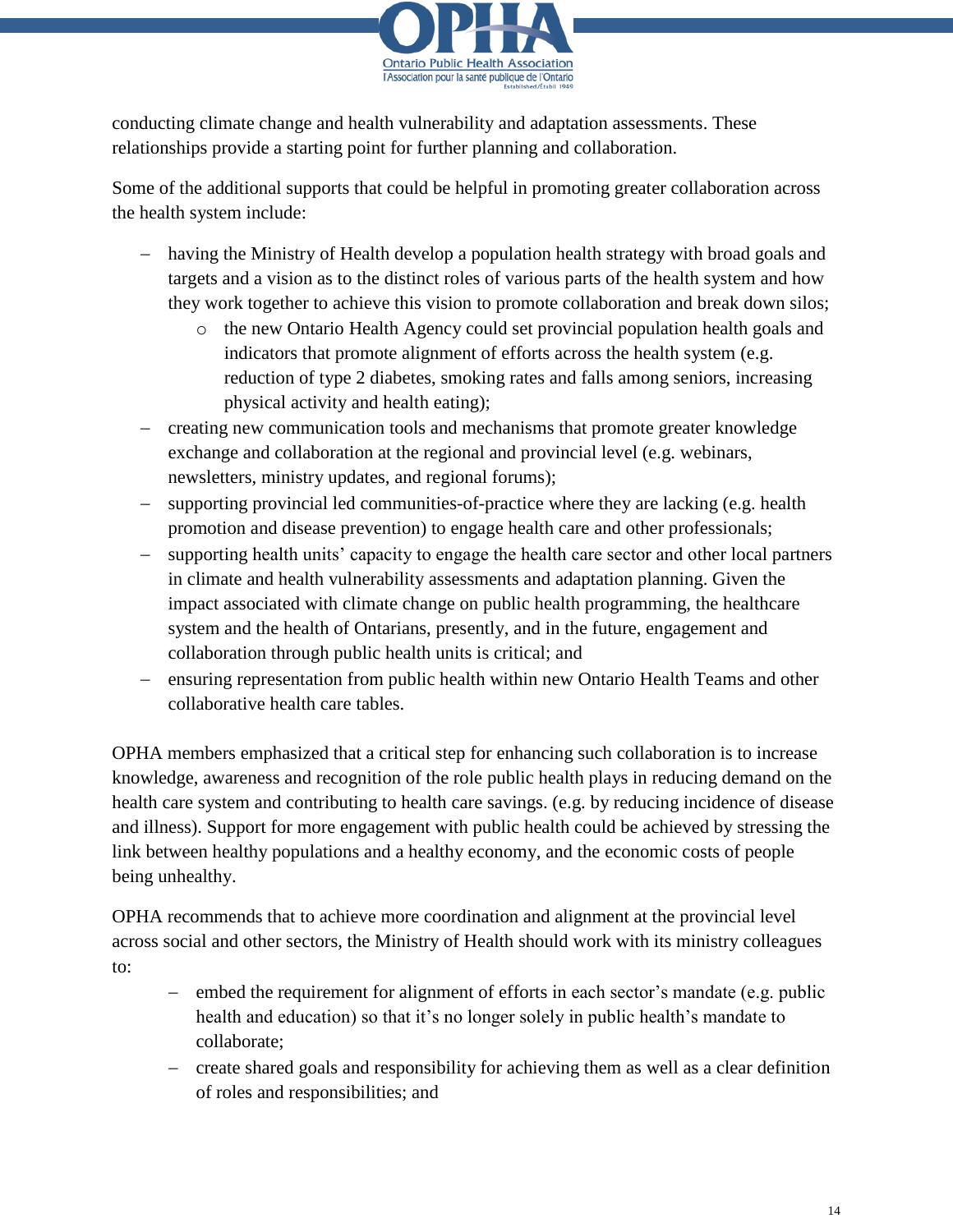

 Adopt a Health in All Policies approach among provincial ministries to strengthen population health through public policy decisions.

## **8. Financial Arrangements**

#### *OPHA recommends that:*

- *a 75%-25% cost-sharing formula with municipalities be supported;*
- *100% provincially funded programs be maintained;*
- *an inflationary increase be provided to public health agencies' base funding; and*
- *a task force be created to advise on any further changes to financial arrangements following the completion of Public Health Modernization.*

OPHA members noted that some health units may face challenges of insufficient capacity that is not just a result of their size, but also as a result of insufficient funding. They emphasized that amalgamation on its own won't necessarily solve these problems. The 2017 Expert Panel on Public Health concluded that as the ministry considered changes to public health, it will "need to re-visit funding constructs in order to implement the recommendations."

Health unit budgets have stagnated for many years while other parts of the health system have received increases. OPHA recommends that the province increase its base funding to public health as well as ensure that the mitigation funding being providing in 2020 be assured in 2021, 2022 and 2023. By being able to do three year projections, health units will be able to be more efficient in their use of resources.

As noted by the 2017 Exert Panel on Public Health, OPHA recommends that a task force of public health business managers, ministry staff and others be created to advise on developing a predictable, need-based funding model that ensures health units are adequately resourced to address all of the requirements in the OPHS, deliver on mandated programs and meet community needs.

OPHA also urges the ministry to continue to support those areas that are 100% funded and not download these costs onto the municipal level. Such funding provides an effective vehicle for advancing provincial priorities (e.g. tobacco control, dental health, nursing leadership, social determinants of health) and should continue to be used selectively.

Lastly, in considering whether to remove any local public health agencies from within their municipal structure, the ministry should do an analysis to assess the loss of in-kind support provided in a range of areas (e.g. legal, IT, HR, accommodation services) as these in kind contributions would not only be difficult to replace, but would significantly increase costs to the Ministry if new infrastructure supports were required for these public health units. Consultation with the impacted municipalities and public health units would also be necessary.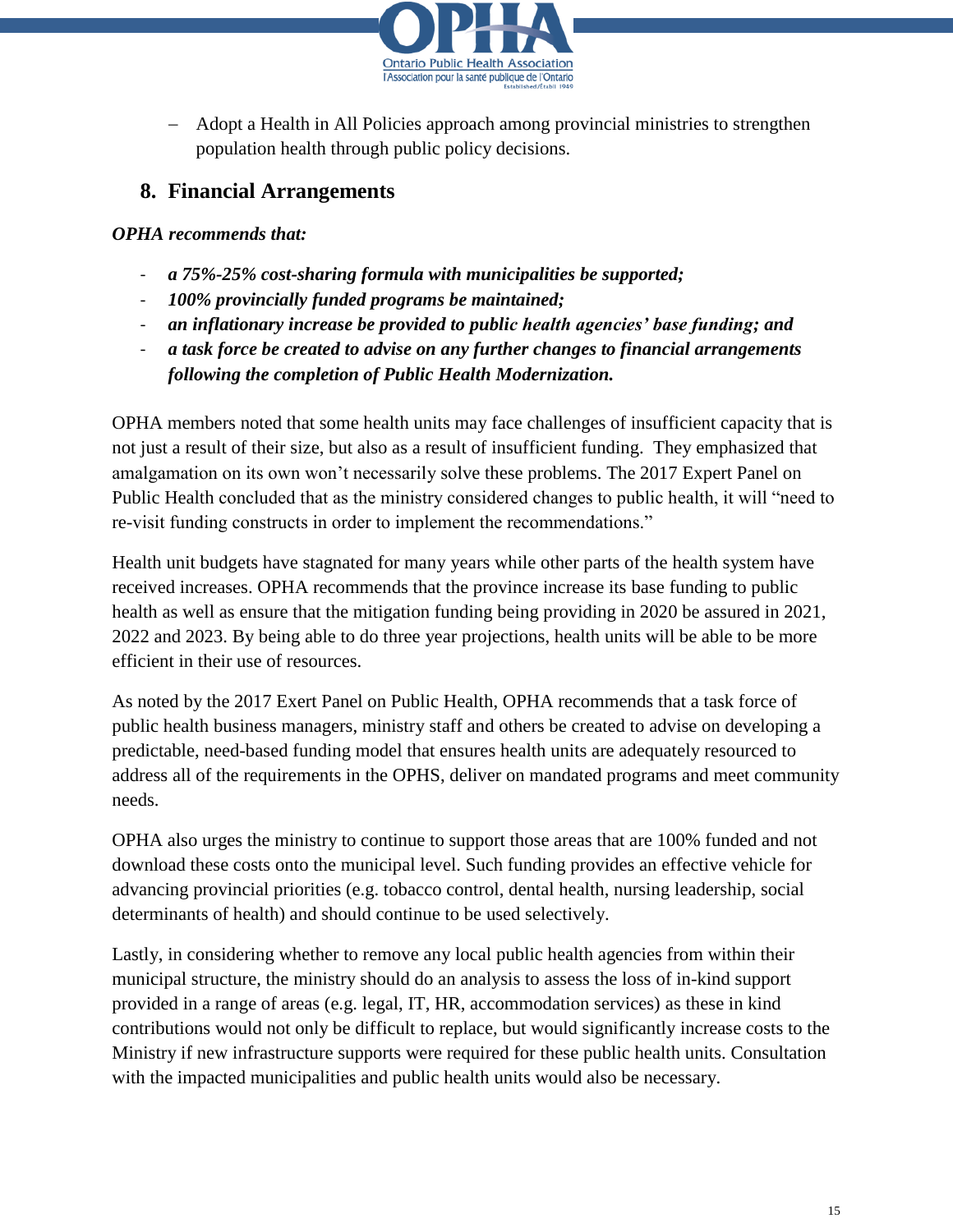

# **9. Promoting Health Equity**

OPHA believes that all people, individuals, groups and communities, need to have a fair chance at reaching their full health potential and not be disadvantaged by social, economic and environmental conditions. Our members recognize that various groups face significant health equity gaps, especially Indigenous people, Black and racialized people; low income people; people who use drugs; and people from Two-spirit, lesbian, gay, transgender and queer communities.

Through its mandate under the Ontario Public Health Standards, local public health agencies play a critical role in collaborating with community partners to promote health equity and act as broker between health and other sectors. As noted by our colleagues at the Alliance for Healthier Communities, public health needs to be adequately resourced to collect, use and report on disaggregated sociodemographic and race-based at the population level, particularly for populations facing demonstrated barriers; it needs to maintain its role as a broker to mobilize and collaborate with other sectors to address the social and environmental determinants of health and the local conditions that are contributing to inequities.

The approaches used and services delivered need to be customized by health units to respond to the diversity of their communities, be they addressing the needs or rural, northern or intensely urbanized communities, immigrant, refugees or newcomer communities, those that are homeless or living in poverty.

With Ontario's increasingly diverse population, having mechanisms that facilitate the sharing of knowledge and best practices in serving Ontario's diverse population groups and reducing disparities is invaluable. OPHA recommends the ministry continue to connect with and support networks such as the alPHa-OPHA Health Equity Workgroup, Social Determinants of Health Public Health Nurses Network and the Ministry of Health led Health Equity Teleconference Series. These forums create efficiencies by making it easier for staff to keep abreast of provincial developments, identify program and training needs and work together to address them.

## **Truth and Reconciliation with Indigenous Communities**

### *OPHA recommends that the ministry ask Indigenous people and their representatives how they want to engage with public health on its modernization efforts.*

OPHA members acknowledge the resiliency, strengths and contributions of Indigenous people and their communities while also recognizing the health inequities that exist as a result of colonization and an array of public policies and practices.

Consequently, we urge the government to make reconciliation with Indigenous communities on and off-reserve a priority. In alignment with the recommendations of the Truth and Reconciliation's Calls to Actions, OPHA`s members urge the ministry to ensure Indigenous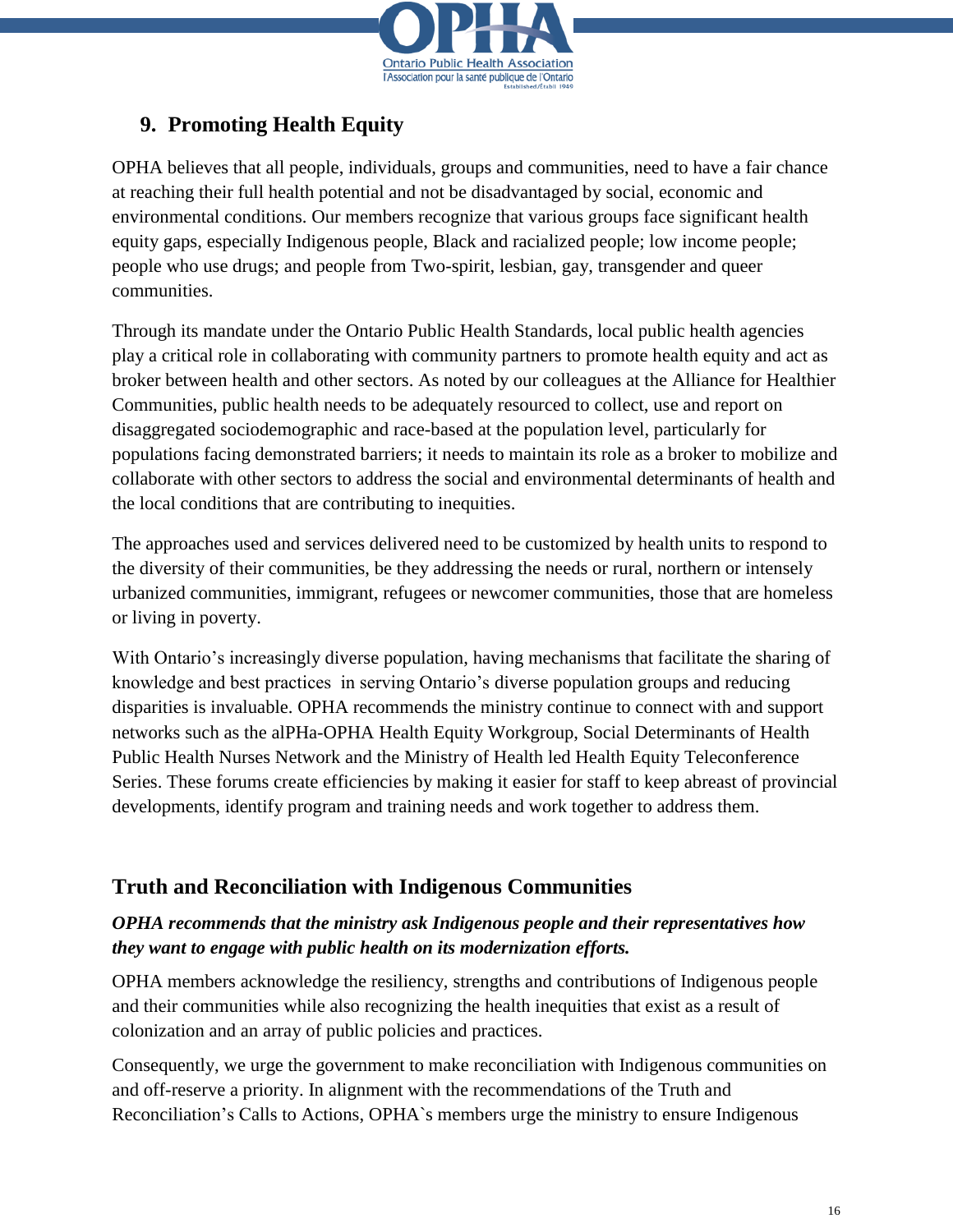

leaders are the drivers of any changes effecting them and respect their request to have a nationto-nation relationship and be self-determining, controlling their own affairs.

To ensure public health representatives are well equipped to partner with Indigenous leaders and their communities, OPHA recommends that the ministry:

- lead a provincially coordinated public health response to the Truth and Reconciliation Commission's Calls to Action;
- provide anti-oppression and Indigenous cultural safety and cultural competency/cultural humility training to public health professionals;
- provide funding so public health agencies can access Indigenous knowledge keepers and leaders; and
- incorporate an Indigenous cultural safety lens to its planning and practices.

# **Public Health and Francophone Communities**

OPHA members are committed to supporting the public health needs of Ontario's francophone communities. However, health units do not receive additional funding or resource to serve clients and partners in French. Some suggestions that could help facilitate this work include:

- facilitate the sharing of French language materials among those health units mandated to produce them with those who are not to make them more easily accessible by all health units;
- identify activities which could be more efficiently delivered at the provincial level to address Francophone needs (e.g. access to electronic resources);
- support capacity building and French language training so that health units can work with French language communities and deliver services in French;
- provide additional funding to health units who are in designated French-language areas to be able to provide tools, services in French and cover translation costs;
- support consistent access to interpretation and translation services across Ontario municipalities; and
- consult with those health units that have a bilingual policy to share best practices and explore ways to strengthen capacity in this area (e.g. recruitment, incentives, French language training).

OPHA members also recognize how critical it is to be able to offer services and resources in a range of languages and would value mechanisms that would facilitate the sharing of such materials as well as additional funding to support interpretation and translation services to support Ontario's increasingly diverse population.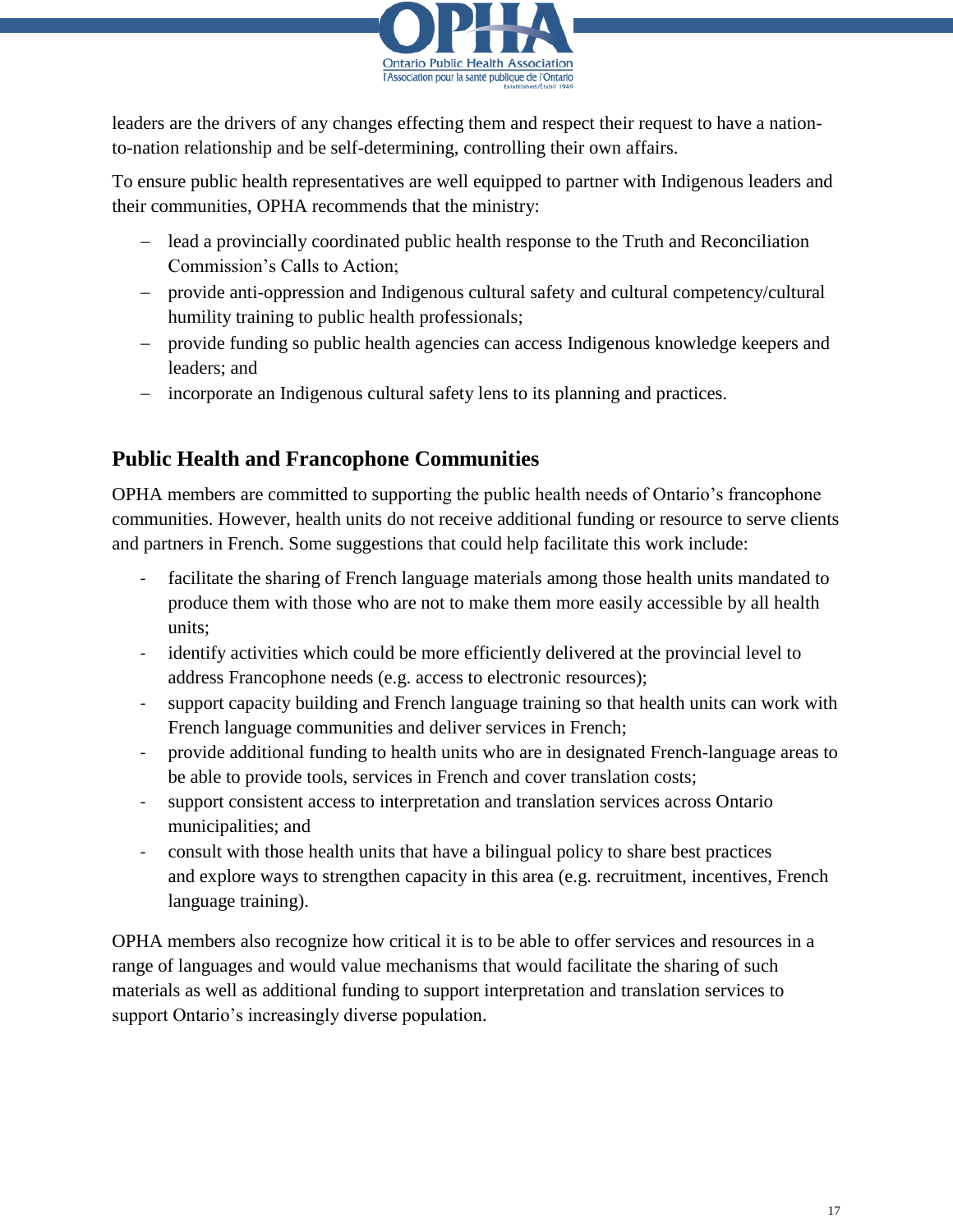

# **10. Ideas for Improving Service Delivery, System Sustainability and Innovation**

OPHA members offered a number of additional ideas for improving service delivery, system sustainability and innovation which included:

- subsidize public health training in Lean Sigma and continuous quality improvement, as was done for their health care counterparts, and create a community of practice to support cost-efficient practices;
- support leadership development consistent with what is provided by the Ministry of Health for those in health care;
	- o support OPHA`s proposal for an Ontario Public Health Leadership Institute, as exists in the United States, to encourage adoption of latest leadership and management approaches and, promote innovation and a leadership network;
- create an on line innovation hub where practitioners can post examples of both evidence based and leading edge practices; and
- permit public health agencies to create foundations, as exist in the hospital sector, to support special initiatives.

# **Conclusion**

As we've outlined in this submission, there are numerous networks that have evolved to respond to the sector's changing needs and significant opportunities for the ministry to tap into what is often an unrecognized infrastructure and strengthen it. Through greater planning, communication, collaboration and investment, the ministry can advance its goals of reducing duplication, creating efficiencies and more consistent service delivery.

While some health unit mergers may be part of the solution, OPHA believes that across the board structural changes and reduced provincial funding are not the answer. Such changes will unnecessarily divert energy, time and resources away from building healthier communities, especially at a time when the province is dealing with and later recovering from the impact of COVID-19. As noted earlier by the Association of Municipalities of Ontario, "current funding direction and pressures are a key dis-enabler to positive change and modernization". Consequently, it would be prudent for the ministry to delay any discussions with municipalities' about funding and separate these discussions from those about restructuring and other changes.

Given the critical role that public health has played in tackling COVID-19, it would seem unwise to proceed within the next year with the proposed financial, organizational and other possible changes being considered for 2020-21 and beyond. The public health sector will need time to regroup, prepare for a possible recurrence of the virus in the winter of 2020 and assess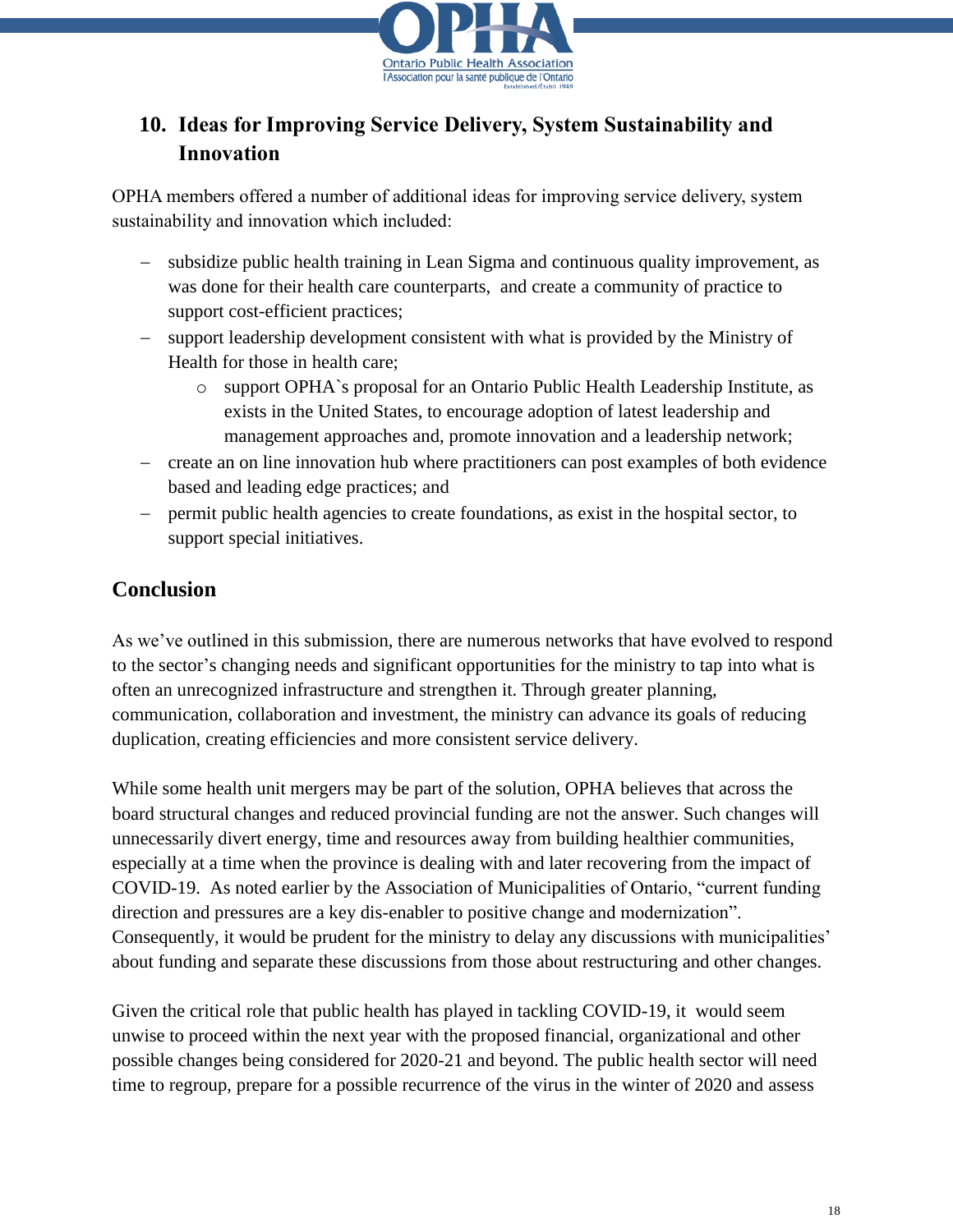

what measures are most urgently needed to ensure public health and other health care providers are well prepared for any future pandemic.

Once the timing is appropriate, OPHA encourages the Ministry to continue to provide consistent and clear messaging be it about the outcome of these consultations, the timing and plans for any future changes and to provide boards of health, health units and provincial organizations the opportunity to continue to respond and be engaged with the ministry in shaping any new directions.

OPHA has a 70 year track record of enhancing public health policy and practice. We have shown leadership on public health issues and enhanced the capacity of those in public and community health. As a self-sustaining registered chanty with a diverse and multi-sectoral membership, OPHA is uniquely placed to effect change. Being at arms-length, able to form alliances, tap into the expertise of our workgroups and constituent societies and generate revenue from various sources allows OPHA to be nimble and responsive.

OPHA appreciates the opportunity to offer a number of recommendations and suggestions to strengthen public health in Ontario. When the timing is right, we would welcome the opportunity to explore with the ministry and other sector colleagues how to work together to implement these ideas. We invite the ministry to benefit from the expertise of our members, constituent societies and networks to leverage these resources to advance public health in Ontario.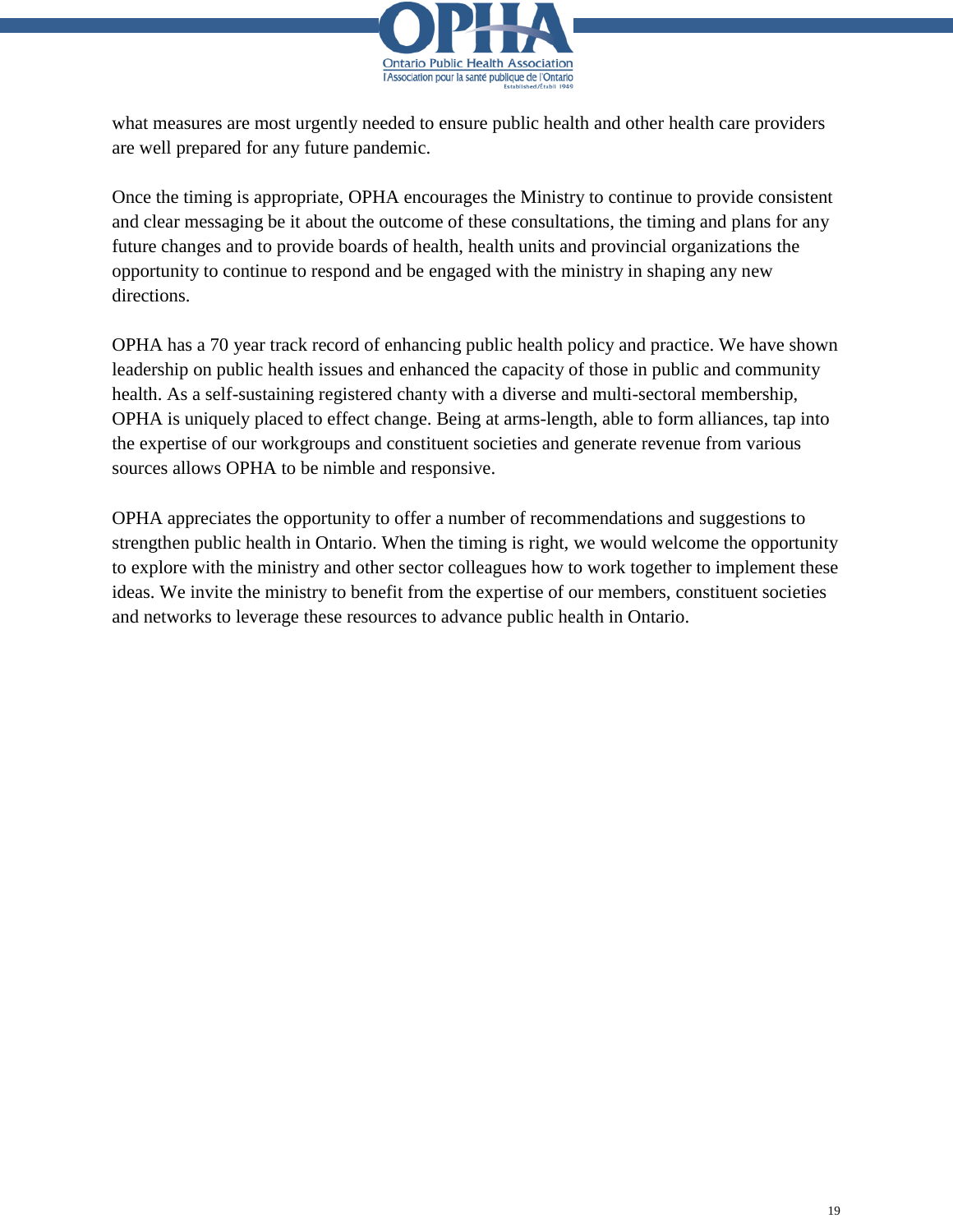

# **Appendix A**

# **Examples of Collaborative Mechanisms**

Outlined below are examples of collaborative mechanisms and approaches that have created efficiencies, reduced duplication and improved service delivery.

- the Tobacco Control Area Networks (TCAN) have supported regional coordination of resources and activities that have advanced the province`s tobacco control plans:
	- o regional TCAN coordinators were able to pool resources to support youth prevention activities thus enhancing local capacity and reducing duplication;
- OPHA's constituent societies:
	- o The Ontario Dietitians in Public Health have collaborated across health units to create guidance document to support their work with child care providers thus avoiding duplication of effort and better serving their clients;
	- o The Ontario Association of Public Health Dentistry brought their members together to plan the effective implementation of the new Oral Health Program for Low Income Seniors and jointly convey their needs and suggestions to the province creating efficiencies in planning and service delivery;
	- o The Association of Supervisors of Public Health Inspectors of Ontario (ASPHIO) has developed recommended approaches to complex regulatory interpretation dilemmas experienced by public health inspectors, such as dealing with farmers markets and special events. These recommendations have helped provide clarity and consistency in interpreting and applying changes to legislation and regulations;
	- o The Canadian Institute of Public Health Inspectors (Ontario Branch) hosts annual conferences, workshops and seminars to keep members abreast of legislation and emerging health protection/environmental health issues (e.g. food safety, water quality, housing, personal service settings, risk communication).
- OPHA's workgroups:
	- o The Association of Local Public Health Agencies (alPHa)-OPHA Joint Health Equity Workgroup collaborated with the Association of Public Health Epidemiologists in Ontario to create a common set of indicators to guide local work in health equity;
	- o The Build Environment Workgroup collaborated with the Public Health Agency of Canada and Ontario Professional Planners Institute to create an online learning program that has benefited over 1,800 public health and planning professionals to promote healthier communities;
	- o The Environmental Health Workgroup is collaborating on ways to communicate the health impacts of climate change with support from some private foundations.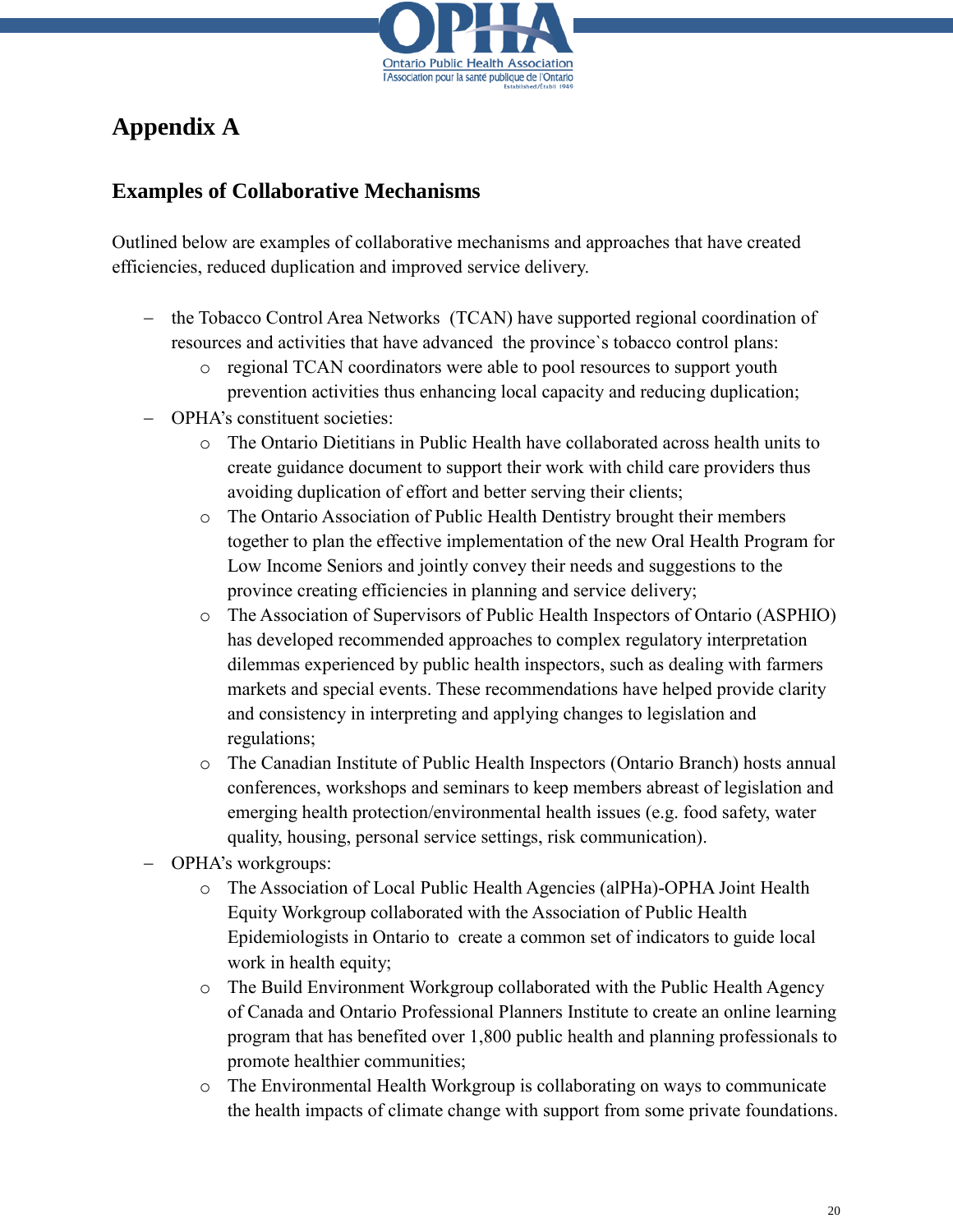

- $\circ$  The Reproductive Health Work Group is partnering with physicians to enhance preconception health care;
- o The Alcohol Workgroup created a resource kit to support municipalities in better understanding the implication s of provincial changes to alcohol sales and effective measures for reducing the potential harms;
- o The Cannabis Task Force hosted a fall forum shortly after cannabis legalization to promote knowledge exchange;
- o The Breastfeeding Network's Informed Decision-Making and Infant Feeding paper highlighted guidelines to support health care providers in empowering parents and caregivers to make informed decisions about infant feeding;
- o The New Professionals Network hosted career planning workshops and networking events and webinars to provide students and new professionals with greater access to support and advice from seasoned professionals.
- OPHA`s Nutrition Connections:
	- o This centre has secured multi-year private funding to build capacity on food literacy across the health, social services and education continuum;
	- o It provides knowledge exchange, collaboration and training through workshops, webinars, podcasts and forums, an on line database of some 300 evidence based resources on nutrition policies and programs and evidence briefs and reports.
- Public Health Ontario's Locally Driven Collaborative projects have brought public health units together to develop and run research projects on issues of shared interest related to the Ontario Public Health Standards;
- The Social Determinants of Health Public Health Nurses Network support knowledge exchange and best practices in addressing SDOH;
- The Ontario Chronic Disease Prevention Alliance brings together 21 health organizations to promote integrated action and collaboration on chronic disease prevention;
- Public Health Ontario's Regional Infection Control Networks disseminate guidance, resources and tools, support the implementation of best practice and facilitate collaboration across health units.